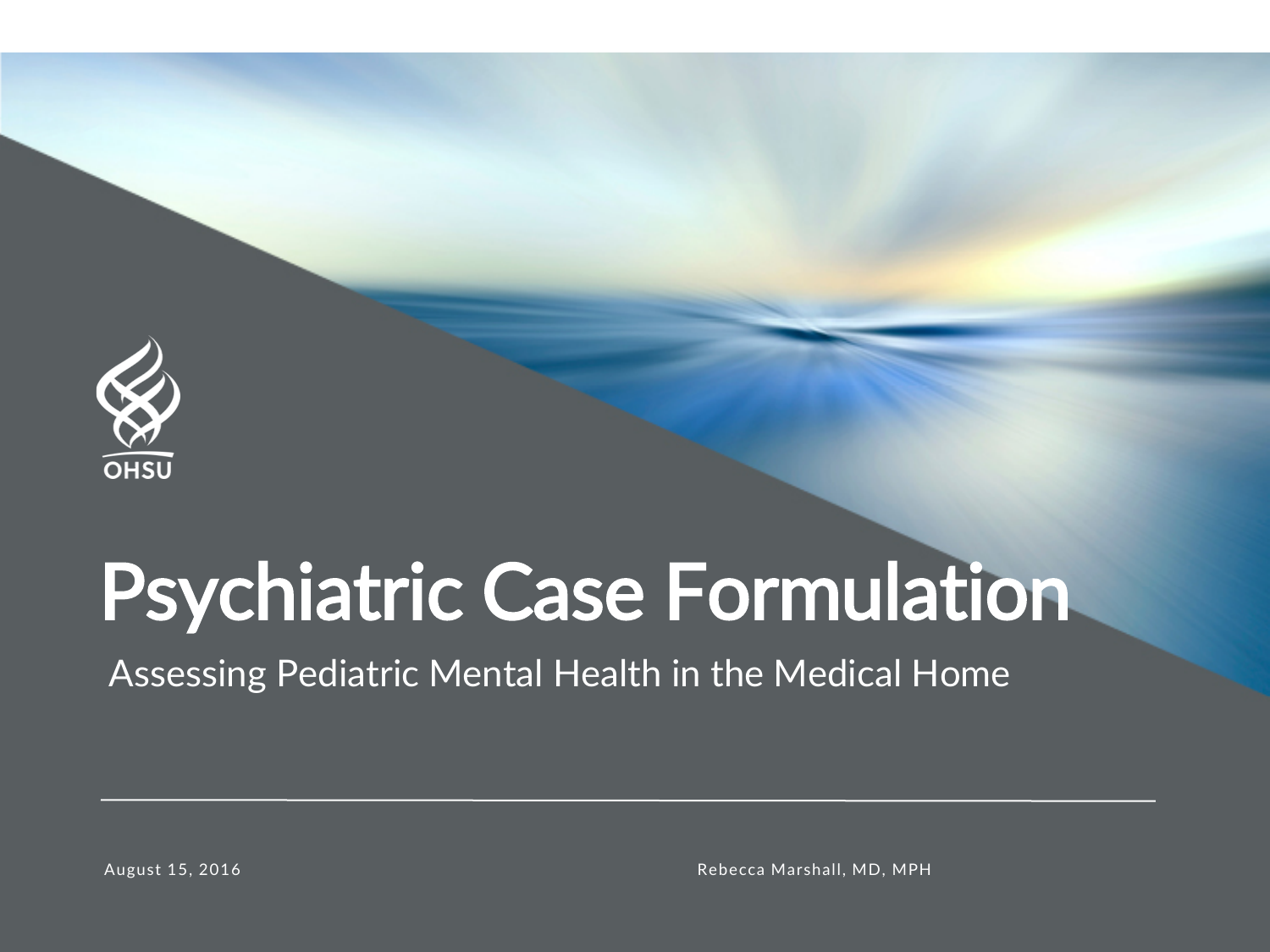#### A 7 Year-old Boy with Hyperactive Behavior

Steven is a 7 year old boy brought to the primary care clinic by his mother due to hyperactive behavior

- Described as always being on the move, "can't calm down"
- Easily reactive, will go into long "rages"
- Especially irritable and aggressive with siblings
- Poor sleep since he was a baby
- Behaviors noted both at home and school
- Mother wonders if he has ADHD and if he can be started on a medication

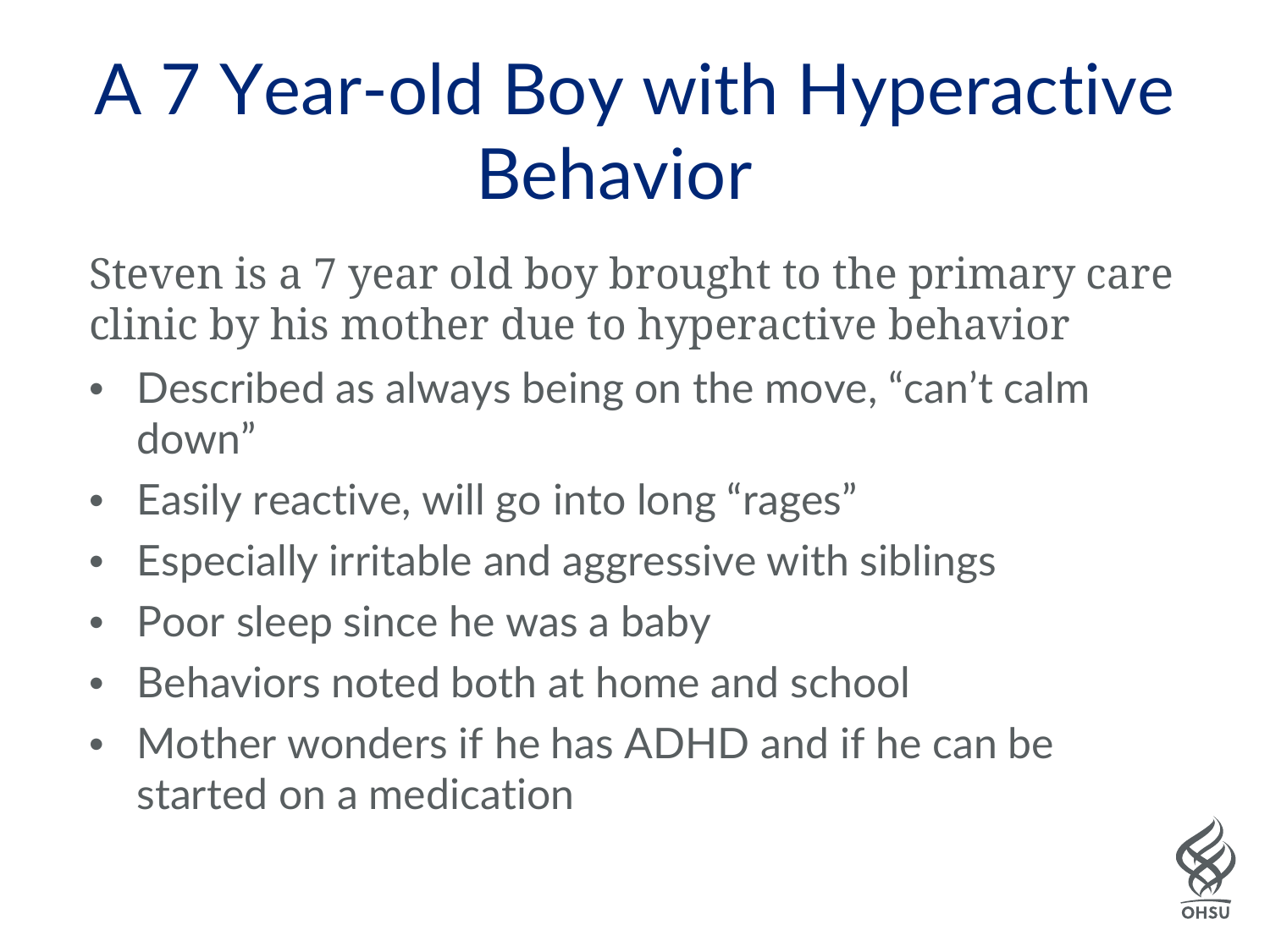## ADHD?

#### **DSM-V Criteria for ADHD**

*A persistent pattern of inattention and/or hyperactivity-impulsivity that interferes with functioning or development:*

Inattention: Six or more symptoms of inattention for children up to age 16, or five or more for adolescents 17 and older and adults; symptoms of inattention have been present for at least 6 months, and they are inappropriate for developmental level: Often fails to give close attention to details or makes careless mistakes in schoolwork, at work, or with other activities.

Often has trouble holding attention on tasks or play activities.

Often does not seem to listen when spoken to directly.

Often does not follow through on instructions and fails to finish schoolwork, chores, or duties in the workplace (e.g., loses focus, side-tracked). Often has trouble organizing tasks and activities.

Often avoids, dislikes, or is reluctant to do tasks that require mental effort over a long period of time (such as schoolwork or homework). Often loses things necessary for tasks and activities (e.g. school materials, pencils, books, tools, wallets, keys, paperwork, eyeglasses, mobile telephones).

Is often easily distracted

Is often forgetful in daily activities.

Hyperactivity and Impulsivity: Six or more symptoms of hyperactivity-impulsivity for children up to age 16, or five or more for adolescents 17 and older and adults; symptoms of hyperactivity-impulsivity have been present for at least 6 months to an extent that is disruptive and inappropriate for the person's developmental level:

Often fidgets with or taps hands or feet, or squirms in seat.

Often leaves seat in situations when remaining seated is expected.

Often runs about or climbs in situations where it is not appropriate (adolescents or adults may be limited to feeling restless).

Often unable to play or take part in leisure activities quietly.

Is often "on the go" acting as if "driven by a motor".

Often talks excessively.

Often blurts out an answer before a question has been completed.

Often has trouble waiting his/her turn.

Often interrupts or intrudes on others (e.g., butts into conversations or games)

In addition, the following conditions must be met:

Several inattentive or hyperactive-impulsive symptoms were present before age 12 years.

Several symptoms are present in two or more setting, (such as at home, school or work; with friends or relatives; in other activities).

There is clear evidence that the symptoms interfere with, or reduce the quality of, social, school, or work functioning.

The symptoms are not better explained by another mental disorder (such as a mood disorder, anxiety disorder, dissociative disorder, or a personality disorder). The symptoms do not happen only during the course of schizophrenia or another psychotic disorder.



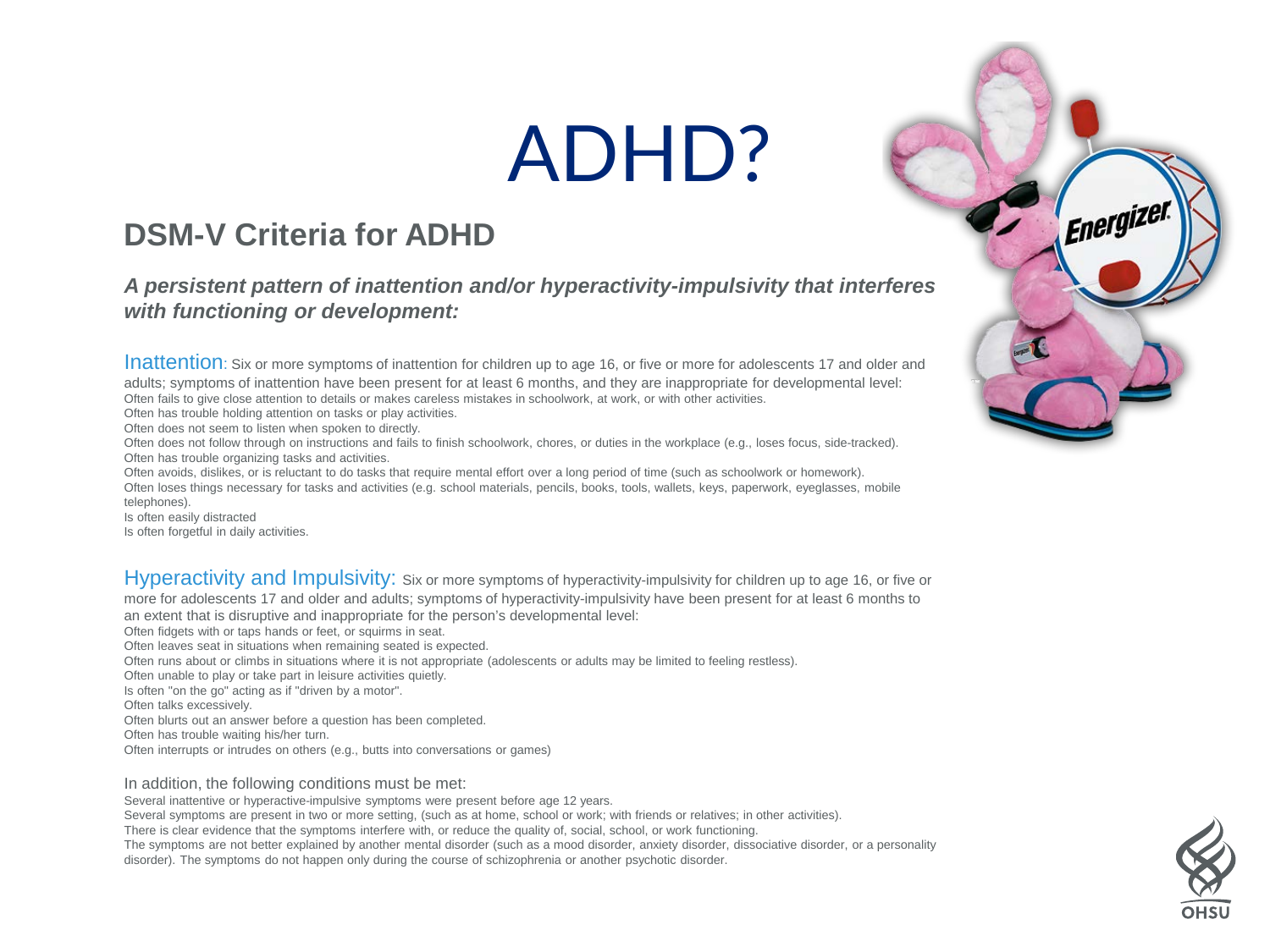## …. Or not? And what else?

- Diagnostically, this boy may meet criteria for ADHD
- Approaching his symptoms from the framework of a formulation allows you to consider multiple coexisting diagnoses as well as factors that don't fit into a diagnostic category…
- Allowing a more nuanced approach to treatment

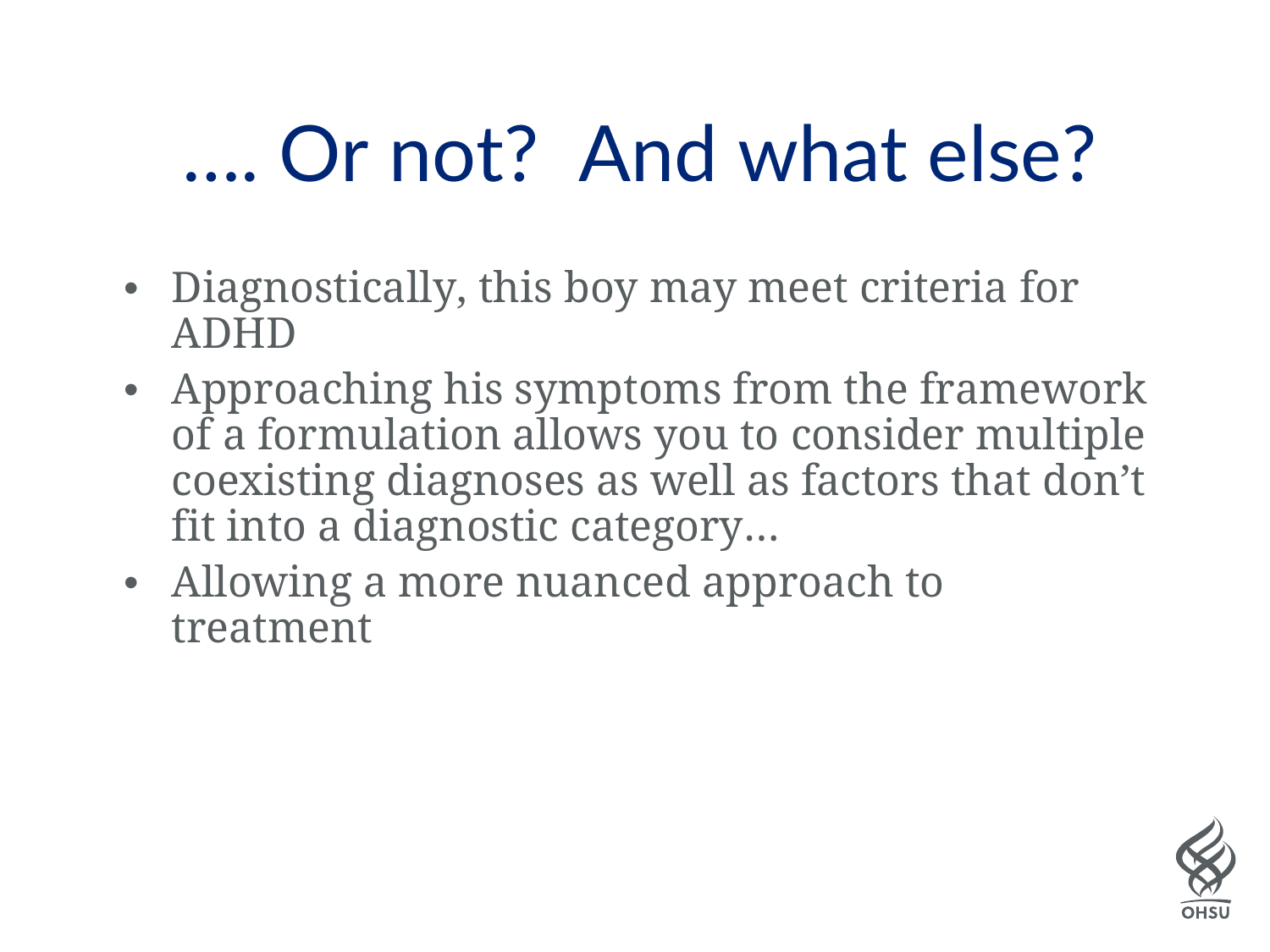## Case Formulation

- "a distillation of a child's and family's complicated, nuanced experiences into a manageable, meaningful synopsis" (Winters et al, 2007)
- presents both a framework for understanding a patient's presentation and a roadmap for guiding treatment.

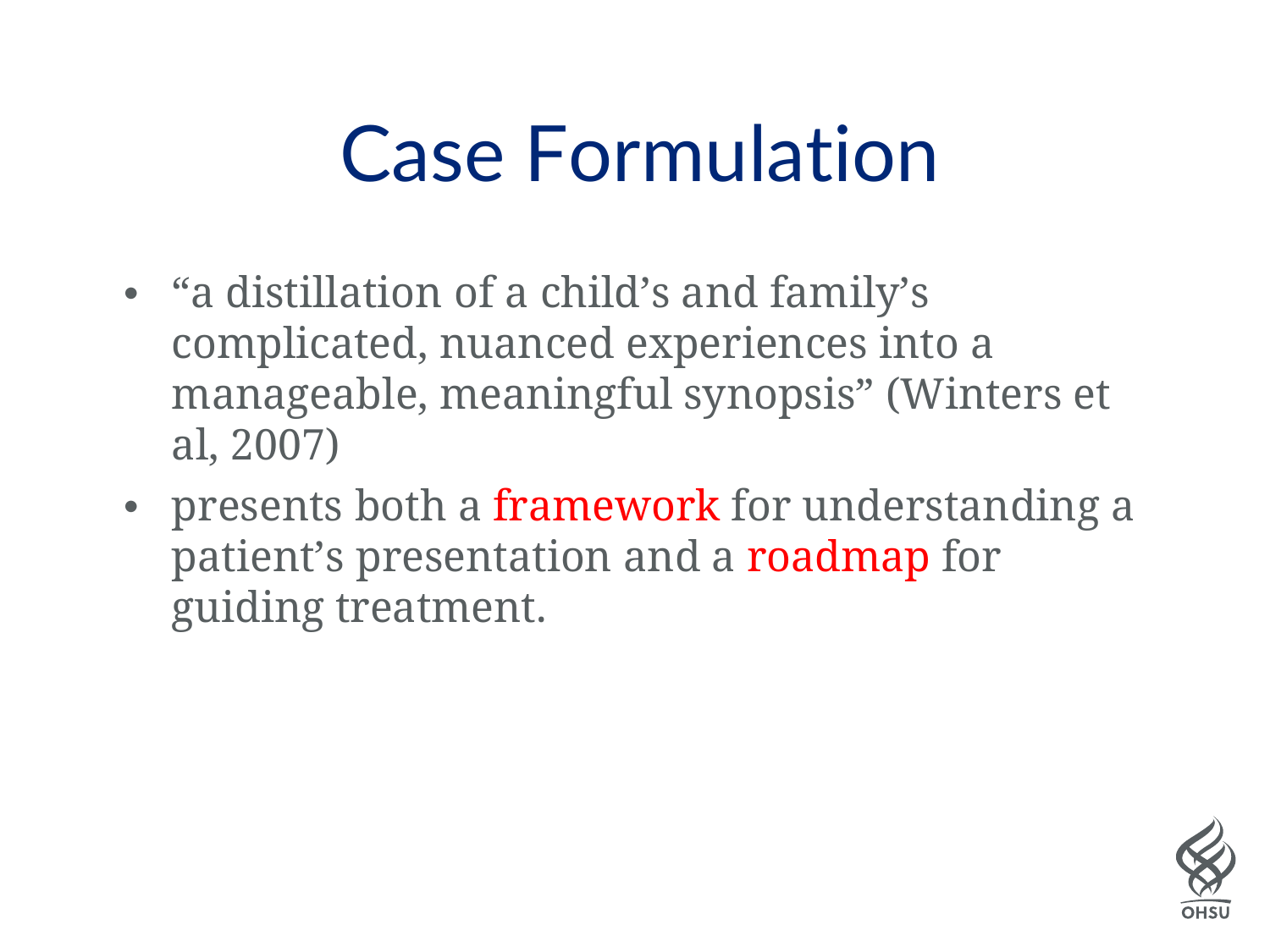#### Diagnosis vs Formulation

#### • Diagnosis

- not theoretical
- draws on disease concept problem focused
- may not take non-biomedical factors into account

#### • Formulation:

- more theoretical, dimensional
- symptoms viewed as being on continuum from normal to abnormal
- Incorporates non-diagnostic elements into a nuanced understanding of a patient
	- "Biopsychosocial" model

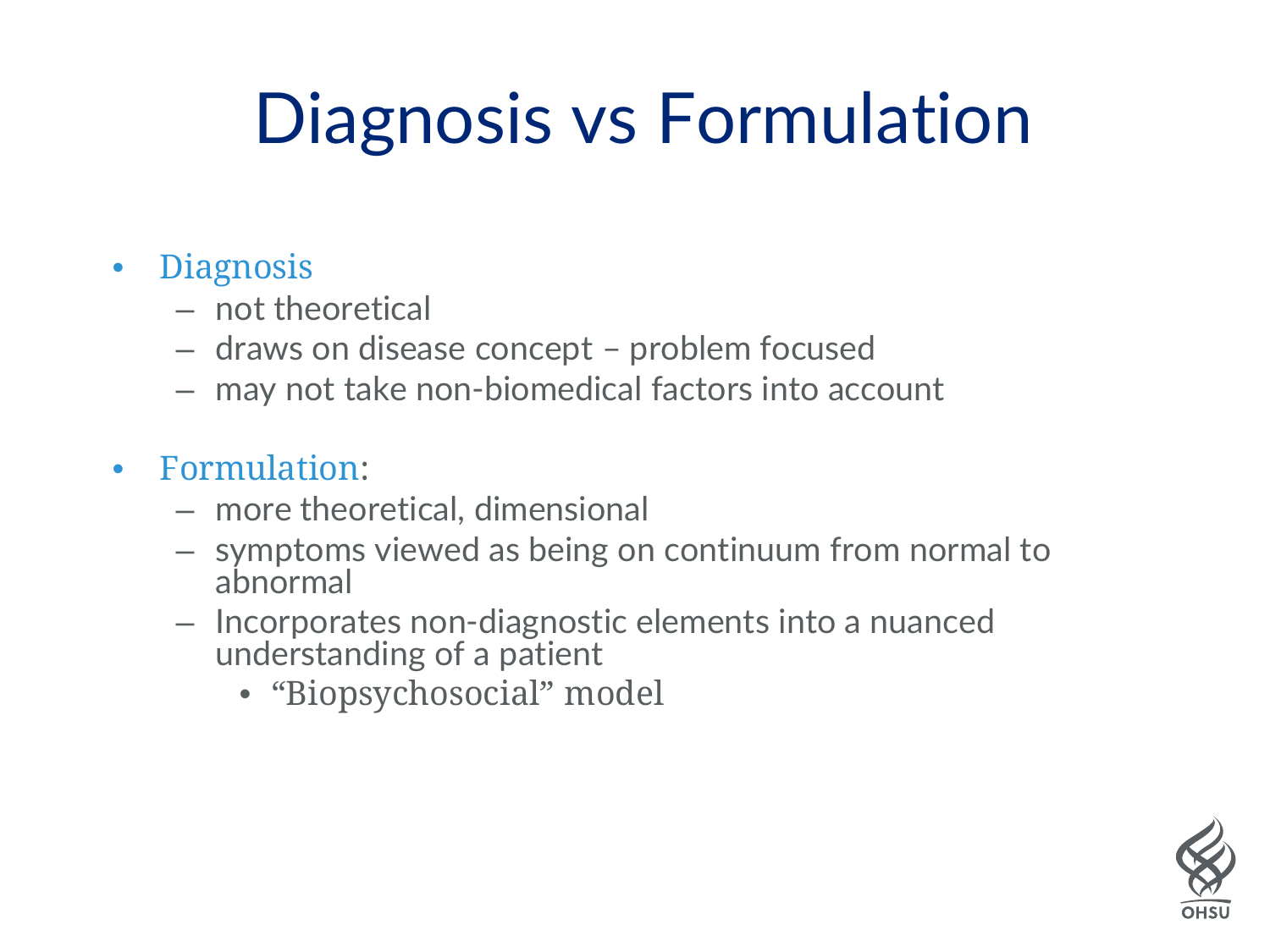# Biopsychosocial Model

Assumption that brain development and the mind's functioning are influenced by:

- Biology: Genetics (predisposition), Insults (illness, injury, toxin / medication)
- Psychology: Attachment / relationships, personality combined with internal and external challenges, intellectual ability, flexibility and emotion regulation
- Social: interactive experience with individuals, institutions, society and culture.

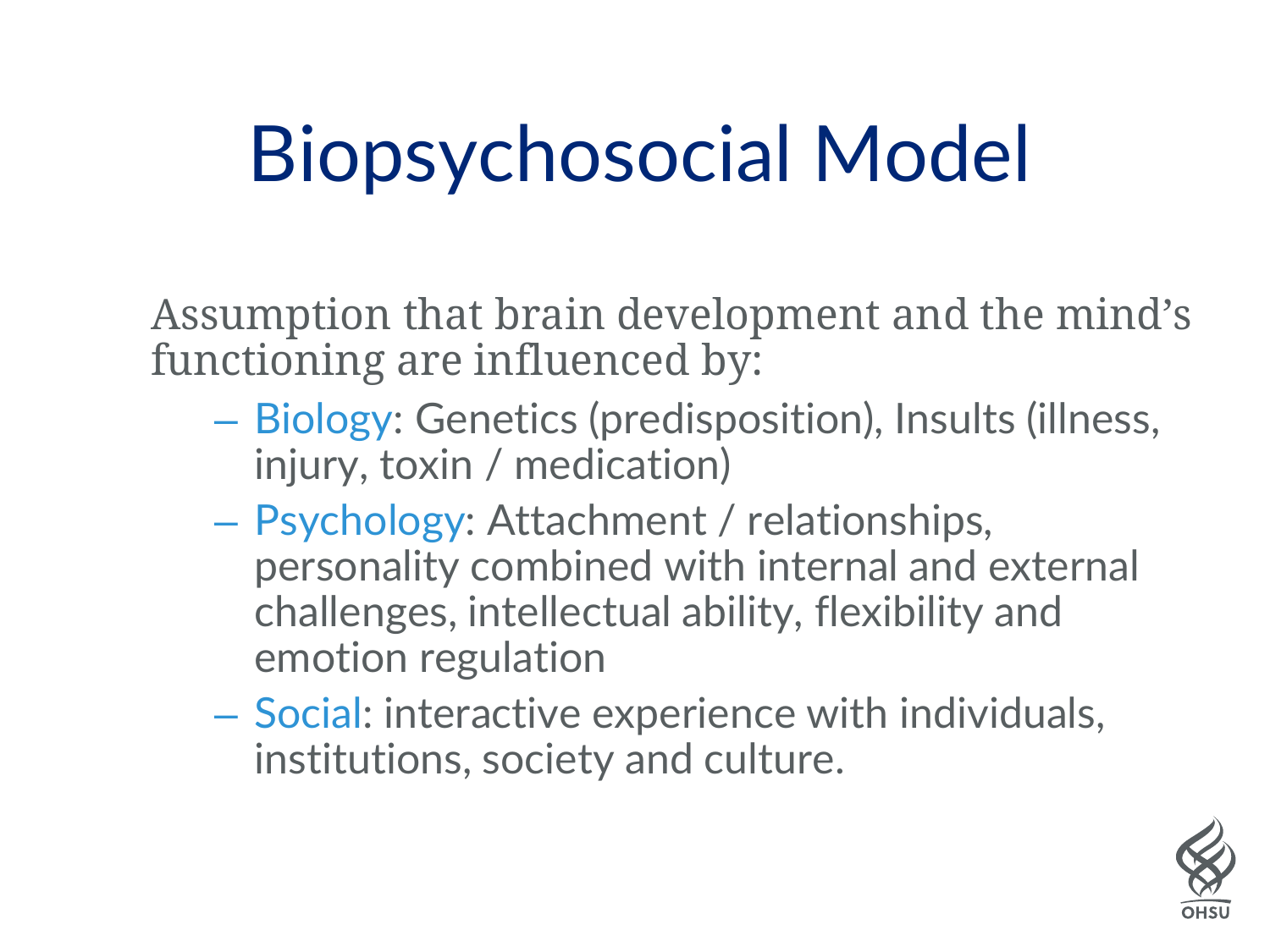## The Components of the Biopsychosocial Model

| <b>Biological</b>                                                                                                                             | <b>Psychological</b>                                                                                                                                                                                                                      | <b>Social</b>                                                                                                                                                                 |
|-----------------------------------------------------------------------------------------------------------------------------------------------|-------------------------------------------------------------------------------------------------------------------------------------------------------------------------------------------------------------------------------------------|-------------------------------------------------------------------------------------------------------------------------------------------------------------------------------|
| <b>Family history</b><br>• Genetics<br>• Physical development<br>• Constitution<br>• Intelligence<br>• Temperament<br>• Medical comorbidities | Emotional<br>development including<br>attachment<br>• Personality structure<br>• Self-esteem<br>· Insight<br>• Defenses<br>• Patterns of behavior<br>• Patterns of cognition<br>• Responses to<br><b>stressors</b><br>• Coping strategies | <b>Family constellation</b><br>• Peer relationships<br>• School<br>· Neighborhood<br>• Ethnic influences<br>· Socioeconomic<br><b>issues</b><br>• Culture(s)<br>• Religion(s) |

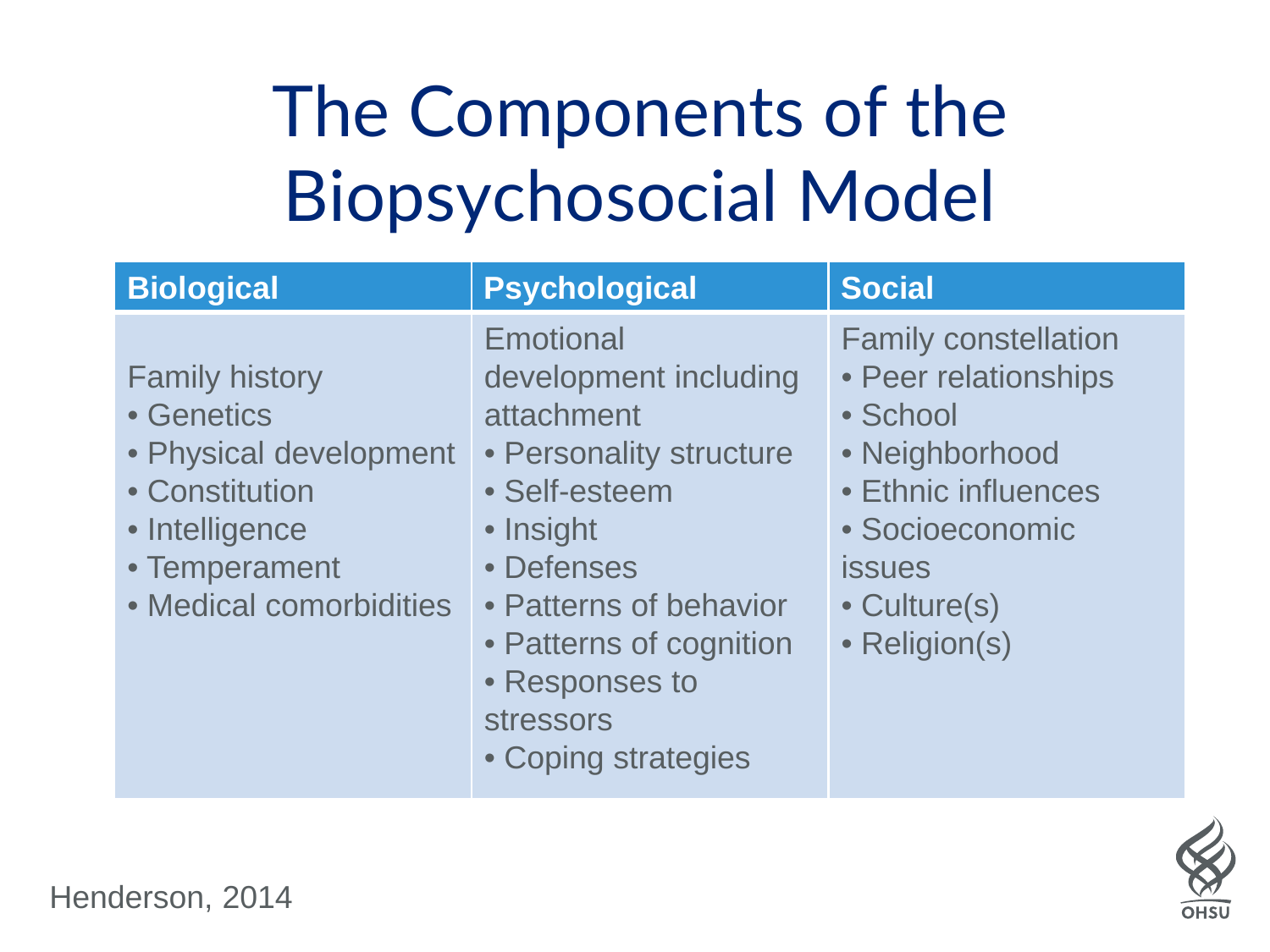# Biopsychosocial Evaluation

- History (can be obtained over multiple appts)
- Information sources patient, parents, teachers, caregivers
- Use of scales and detailed developmental / psychiatric history form
- Exam
- Further evaluation (medical, neuropsych, etc)

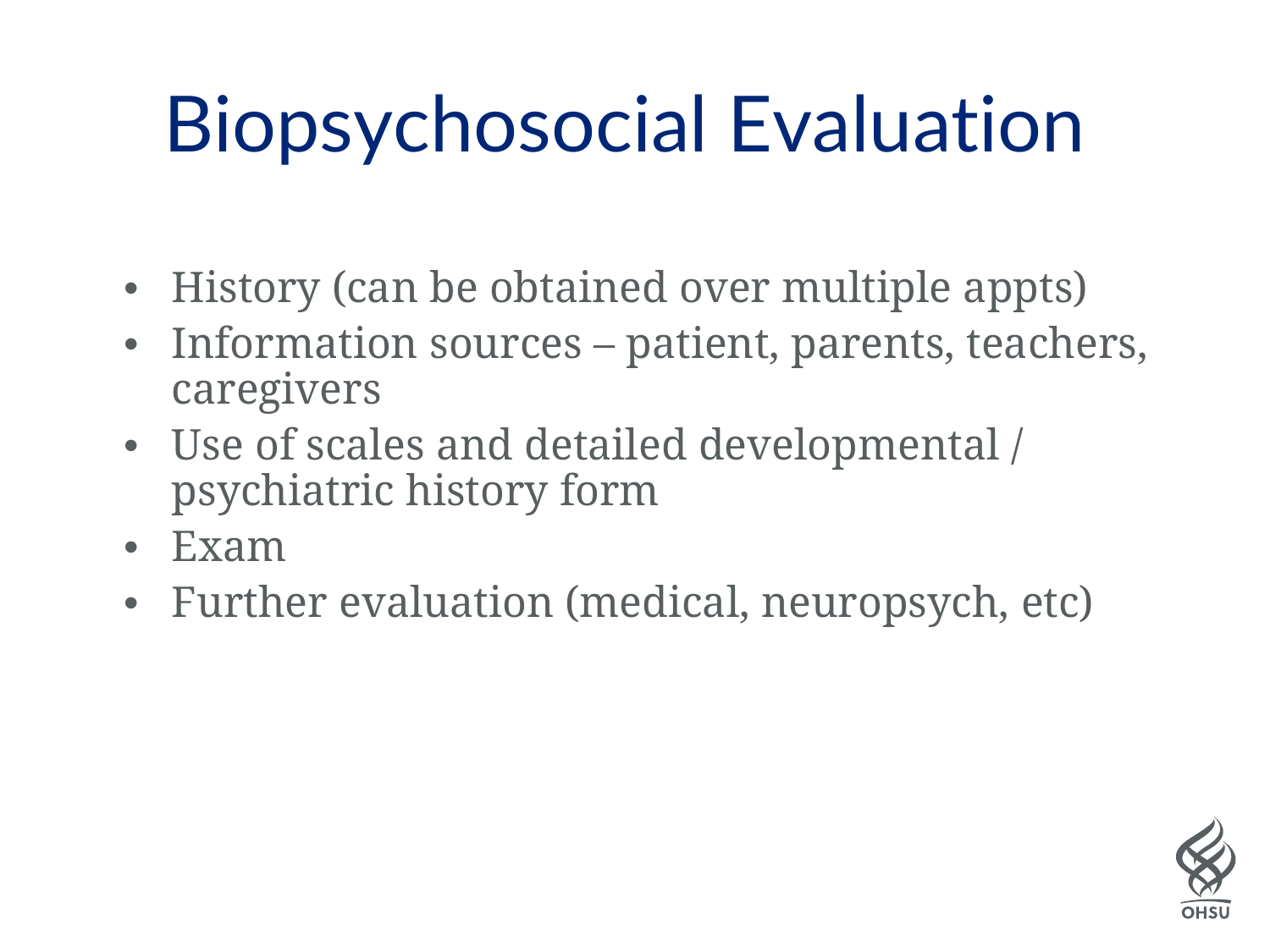## A 7 Year-old Boy with Hyperactive Behavior

- Additional history:
	- Tends to be a "worrier" and to "fixate" on things
	- Doesn't have a lot of friends; is a "loner"
	- Extremely picky, won't eat meats or vegetables, hates beans
	- Loves video games plays 4+ hours daily, including until right before bedtime.
	- Patient can't go to sleep without melatonin and has nightmares almost nightly.
	- Mom reports that he "flips out" if there are loud noises or if she yells at him or the siblings

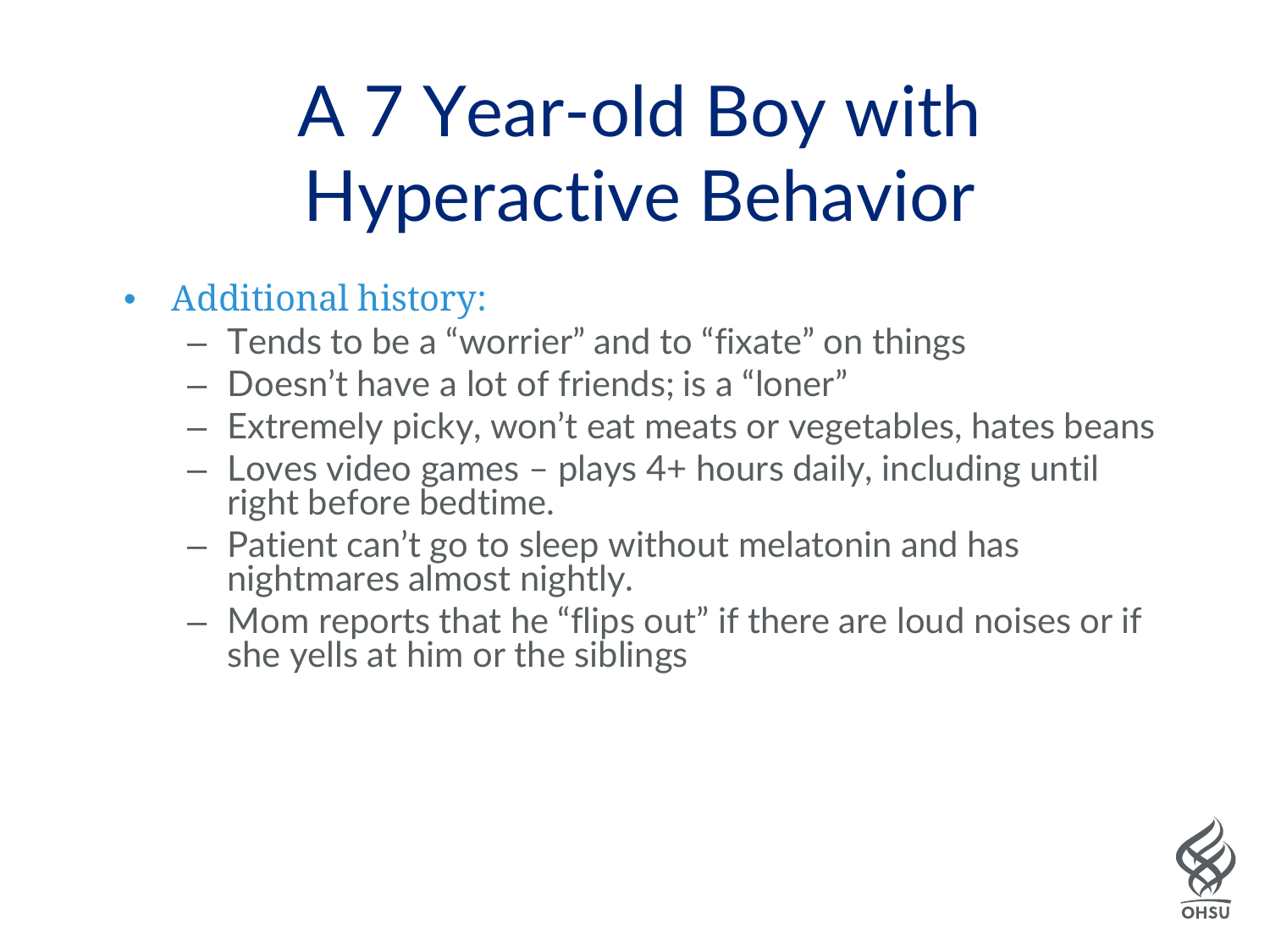## Additional History

#### • Family structure:

- Lives with mom and three younger brothers.
- Dad is in prison for domestic violence against mother.
- Maternal uncle and his daughter live in the home
- Family history:
	- Father and paternal grandfather with substance abuse
	- Brother with autism
	- Mother with depression
	- Grandmother with thyroid disease

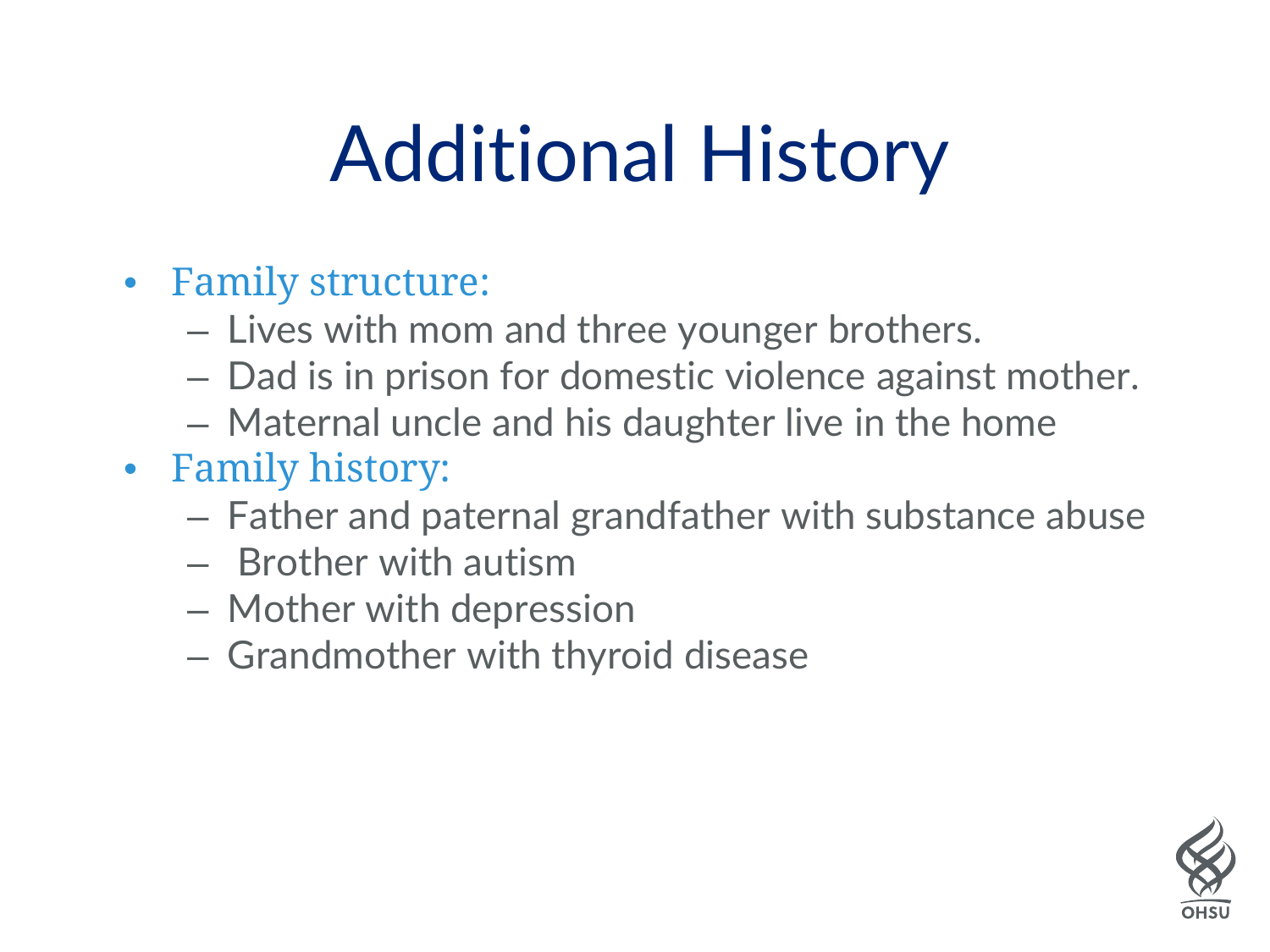# Social/Developmental history

- Pregnancy: no in-utero exposures, mom physically and emotionally abused by patient's dad.
- Uncomplicated full-term vaginal birth.
- Fussy, colicky as a baby
- Mom depressed postpartum
- Due to concerns for neglect / abuse, at 6 mo patient placed in foster care for several months
- Met developmental milestones on time
- Now in 2<sup>nd</sup> grade at local PS; struggles with reading
- Mom works full-time in service industry
- Kids in aftercare
- Loves to draw, play with Legos, run around outside

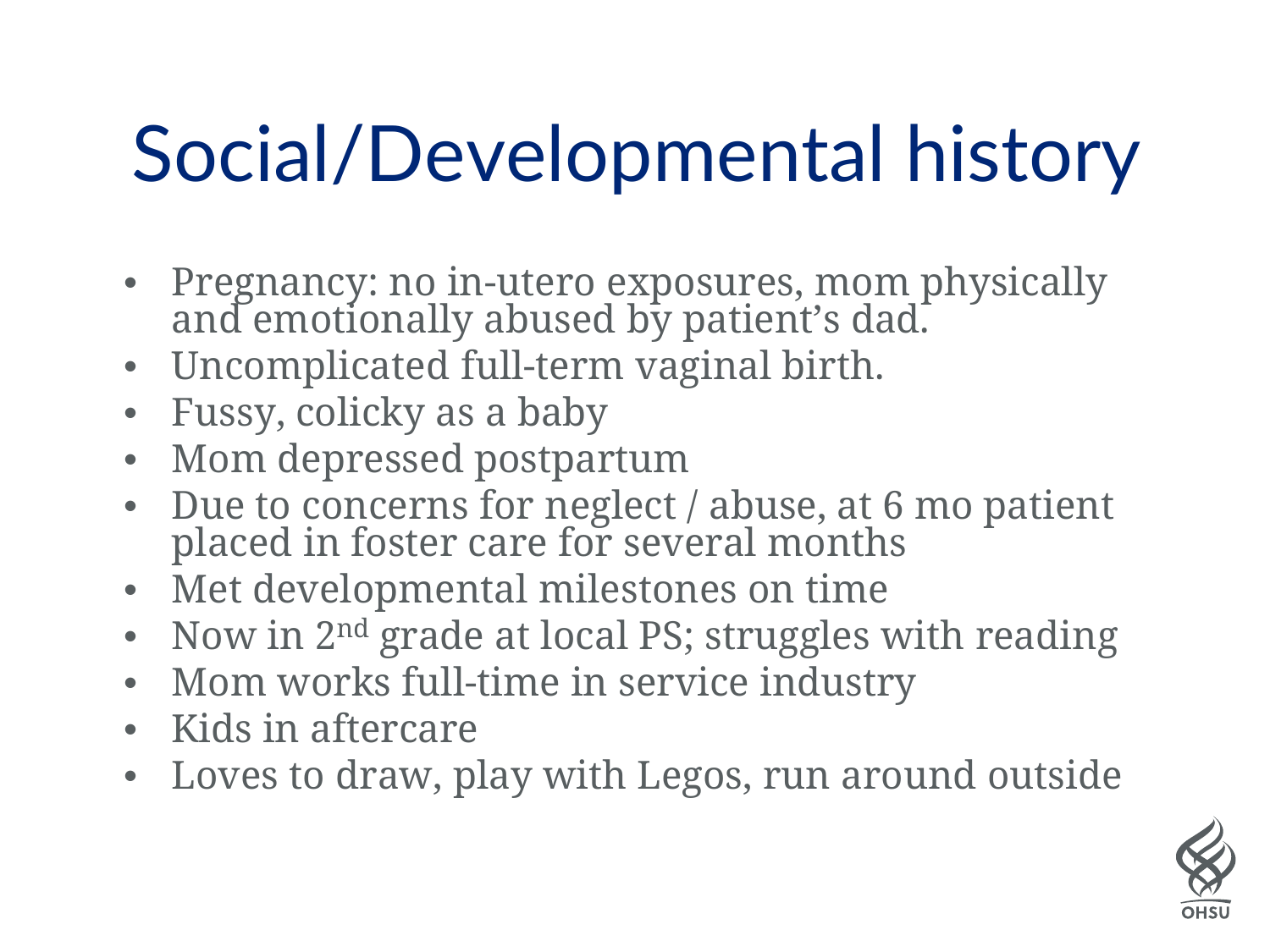## Exam

- Steven is a very thin boy with dark circles under his eyes who makes infrequent eye contact, is constantly moving, and seems easily distracted.
- Speech normal volume, rate, cadence; has lisp
- Mood "fine," affect anxious, constricted
- Thought process seems mostly linear, ageappropriate; denies suicidal thoughts, hallucinations
- You ask him about flashbacks or nightmares and he looks uncomfortable and doesn't answer.
- Mom says "he never wants to talk about his dad."

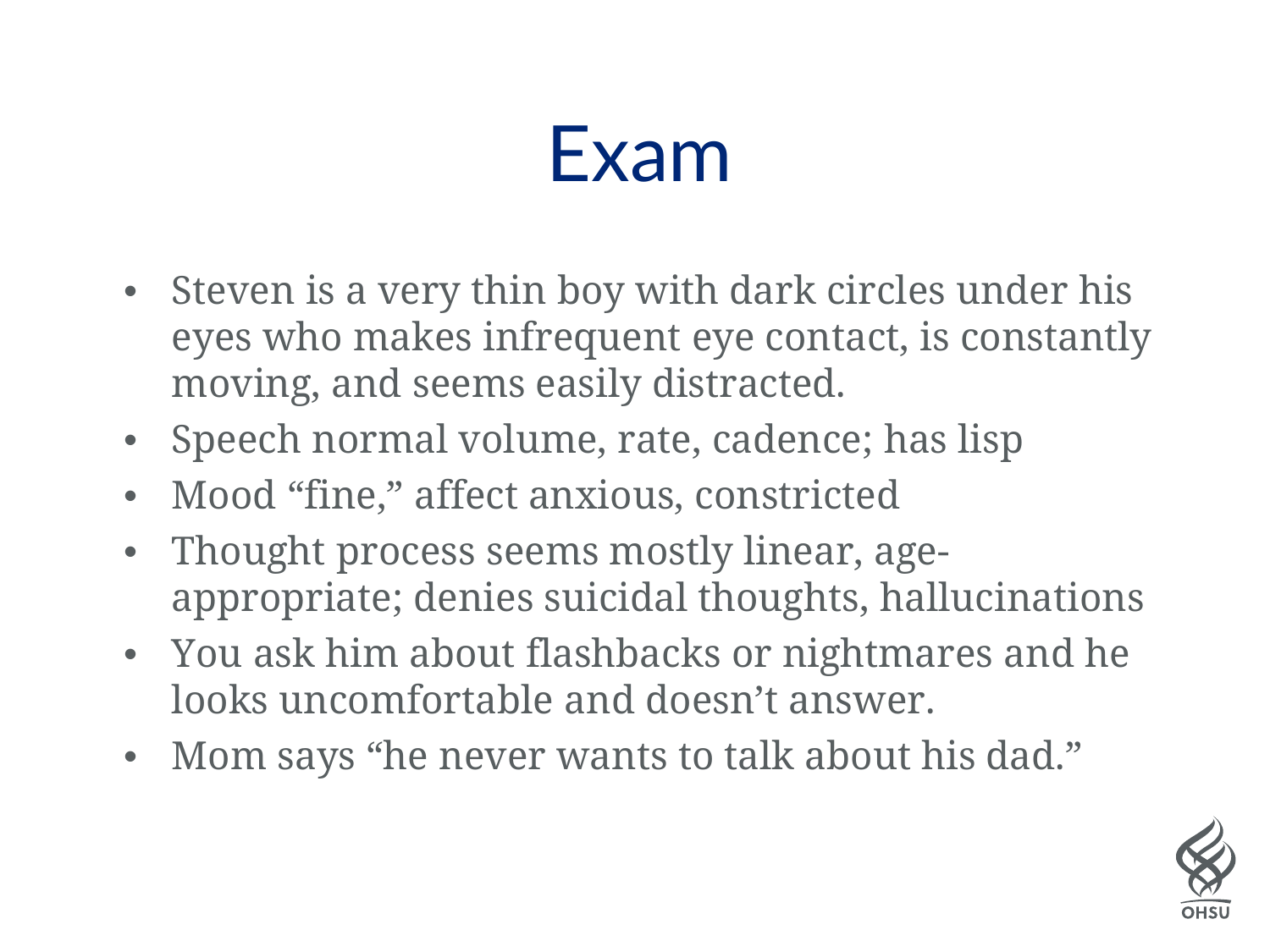# **Diagnosis**

- Anxiety
- Reactive attachment disorder
- Post traumatic stress disorder
- ADHD
- Disruptive Mood Dysregulation Disorder
- Oppositional defiant disorder
- Depression
- Sleep disorder

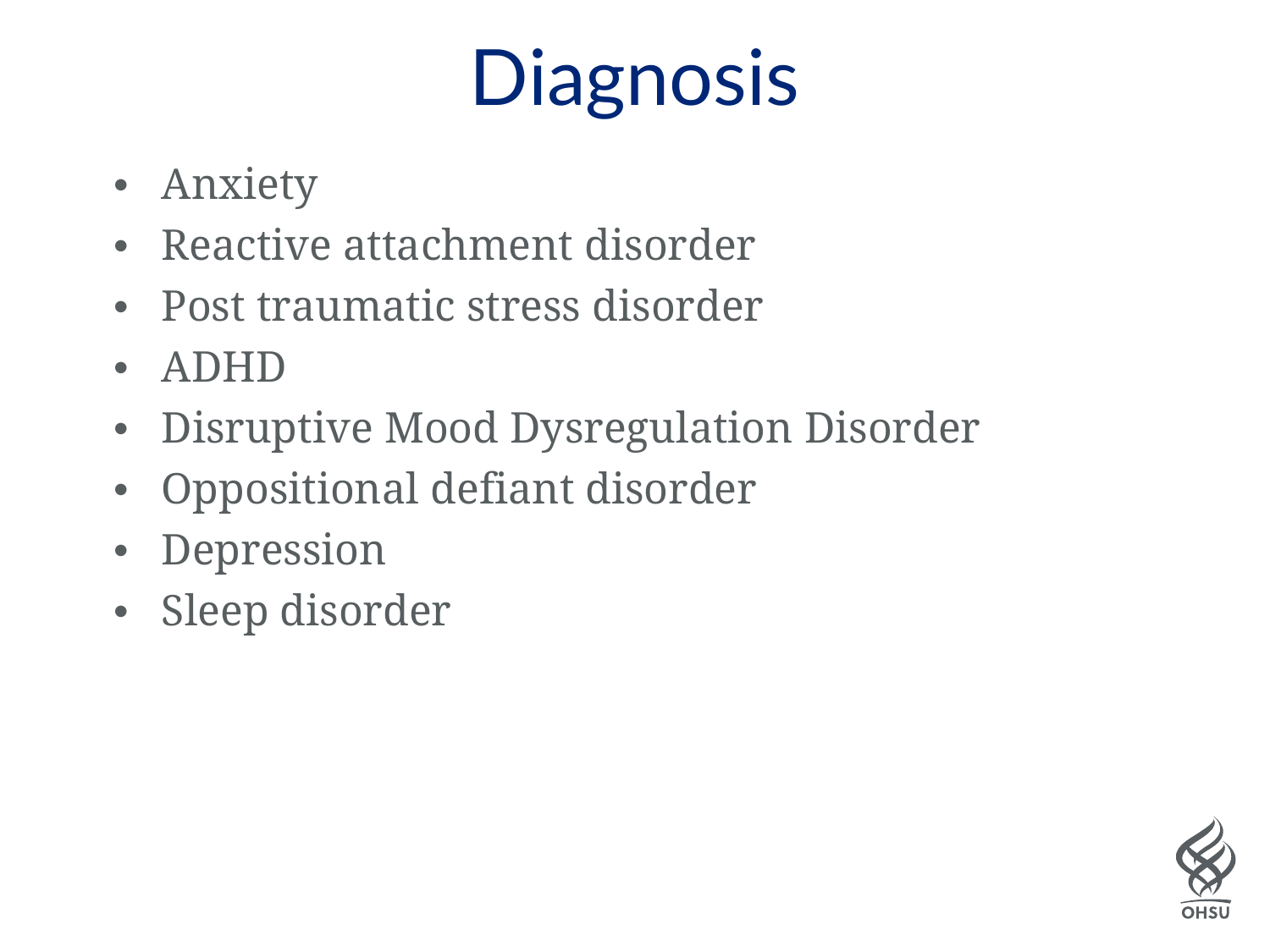## Formulation

| <b>Biological</b>                                                  | <b>Psychological</b>                            | <b>Social</b>                                  |
|--------------------------------------------------------------------|-------------------------------------------------|------------------------------------------------|
| Family hx autism,<br>depression, addiction,<br>thyroid disease     | <b>Attachment disruption</b><br>in first year   | Mom under stress                               |
| <b>Maternal stress during</b>                                      | Tends to be anxious,<br>reactive in response to | <b>Chaotic home</b>                            |
| and after pregnancy                                                | chaotic / stressful<br>environments             | <b>Financial stress</b>                        |
| Poor sleep<br>Poor nutrition                                       |                                                 | <b>Strained relationship</b><br>with father    |
| "Fussy" / irritable since<br>birth; also creative and<br>energetic |                                                 | Positive relationship<br>with mother and uncle |
| ? Learning disorder                                                |                                                 | Struggles with reading,<br>likes school        |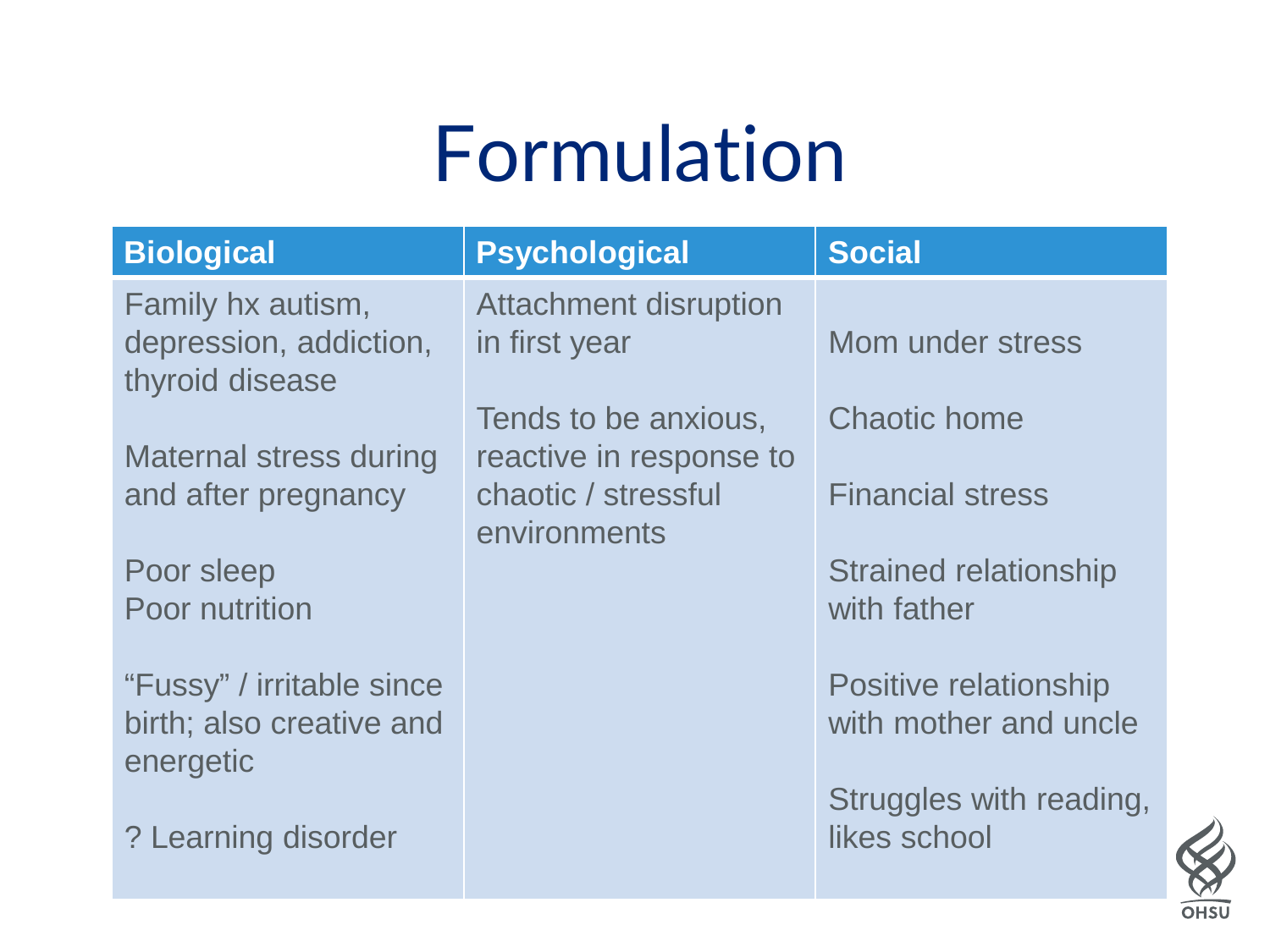#### Formulation

Steven is a 7 year old boy with no prior psychiatric care, who lives at home with his<br>mother and three younger siblings; his father is in prison. He is in 2<sup>nd</sup> grade at Parkland<br>Elementary School. He presents to clinic wi and dysregulation particularly when in a chaotic environment. There is a genetic predisposition to mood disorders as well as substance abuse.

Steven has been exposed to violence from an early age, and is likely to have attachment disorder related to his mother's postpartum depression and removal from the home at 6 months of age. He continues to live in a stressful and chaotic environment, where he easily becomes overwhelmed and reactive; this reactivity is likely related to early trauma. His mother is overwhelmed with caring for several children while maintaining a full-time job and therefore Steven is often allowed to spend long stretches of time playing violent video games, often until fairly late at night. In addition, Steven's mother has a history of her own trauma; when Steven becomes upset or dysregulated, his mother also becomes upset and is not able to engage with him to help him learn how to self-regulate and calm down.

Steven's presentation has features of reactive attachment disorder, PTSD and ADHD, as well as a possible underlying mood disorder. He has poor sleep, which has been ongoing since a young age, and is likely influenced by temperament as well as poor sleep hygiene at home as well as nightmares, possibly related to PTSD. Steven will benefit from additional assessment of specific diagnoses and pharmacologic treatment. In addition, he should see a therapist specializing in working with children with attachment disorders and a history of regulation. Steven's mother would also likely benefit from her own treatment, both for her individual trauma as well as to better cope with and respond to her childrens' distress.

Finally the family could benefit from additional support in the home; mother has not accessed DD services for her son with autism and there may be additional mental health services that can be utilized for additional support as well.

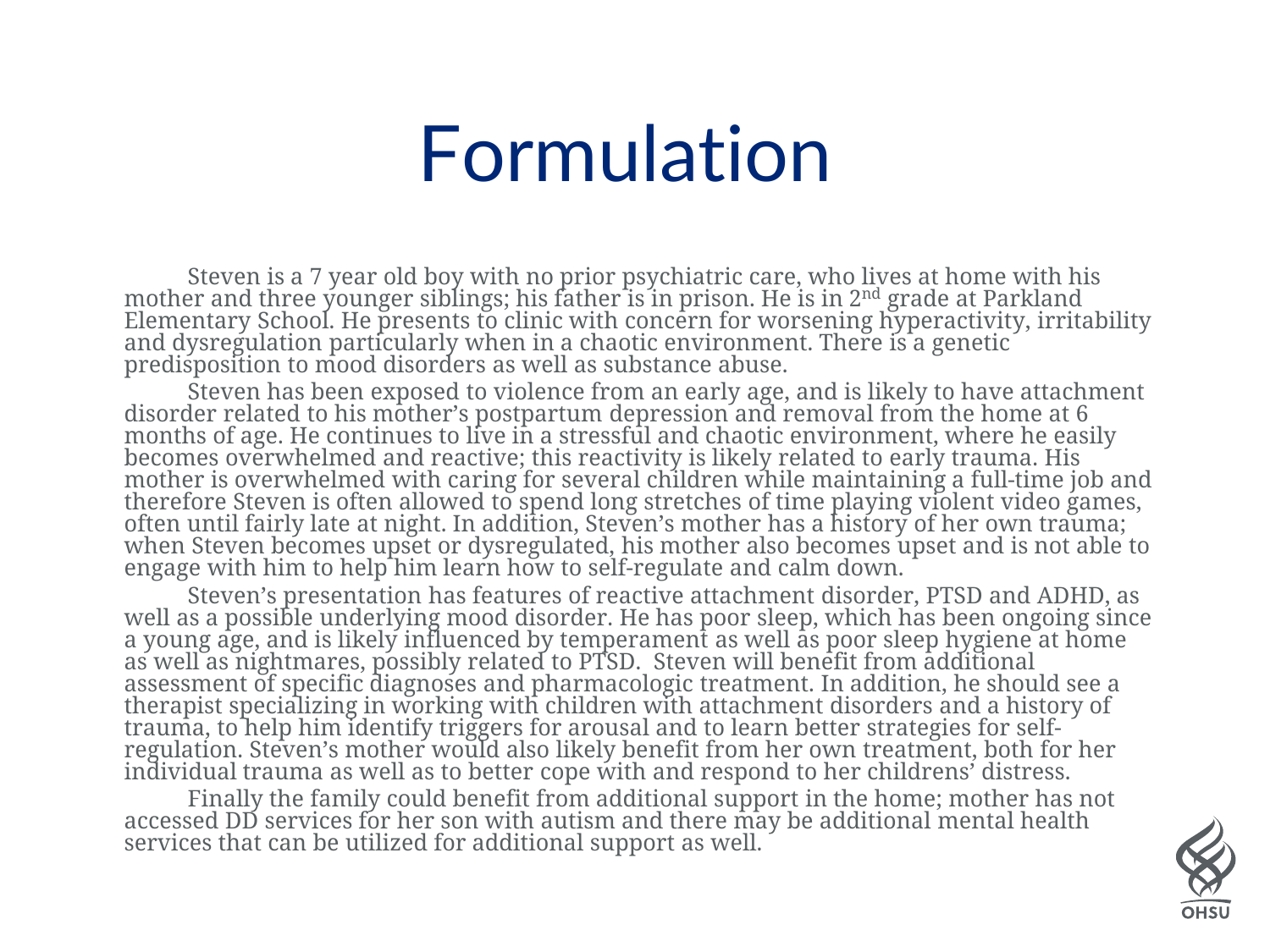### Using a formulation to guide treatment planning

- Can be used to guide multidimensional treatment plan:
	- Additional history that needs to be obtained
	- Further medical or other evaluations
	- School interventions
	- Medications
	- Other therapeutic / environmental interventions:
		- Parent education / support
		- Referral to additional services
		- Child, parent, and family therapy
		- In-home support